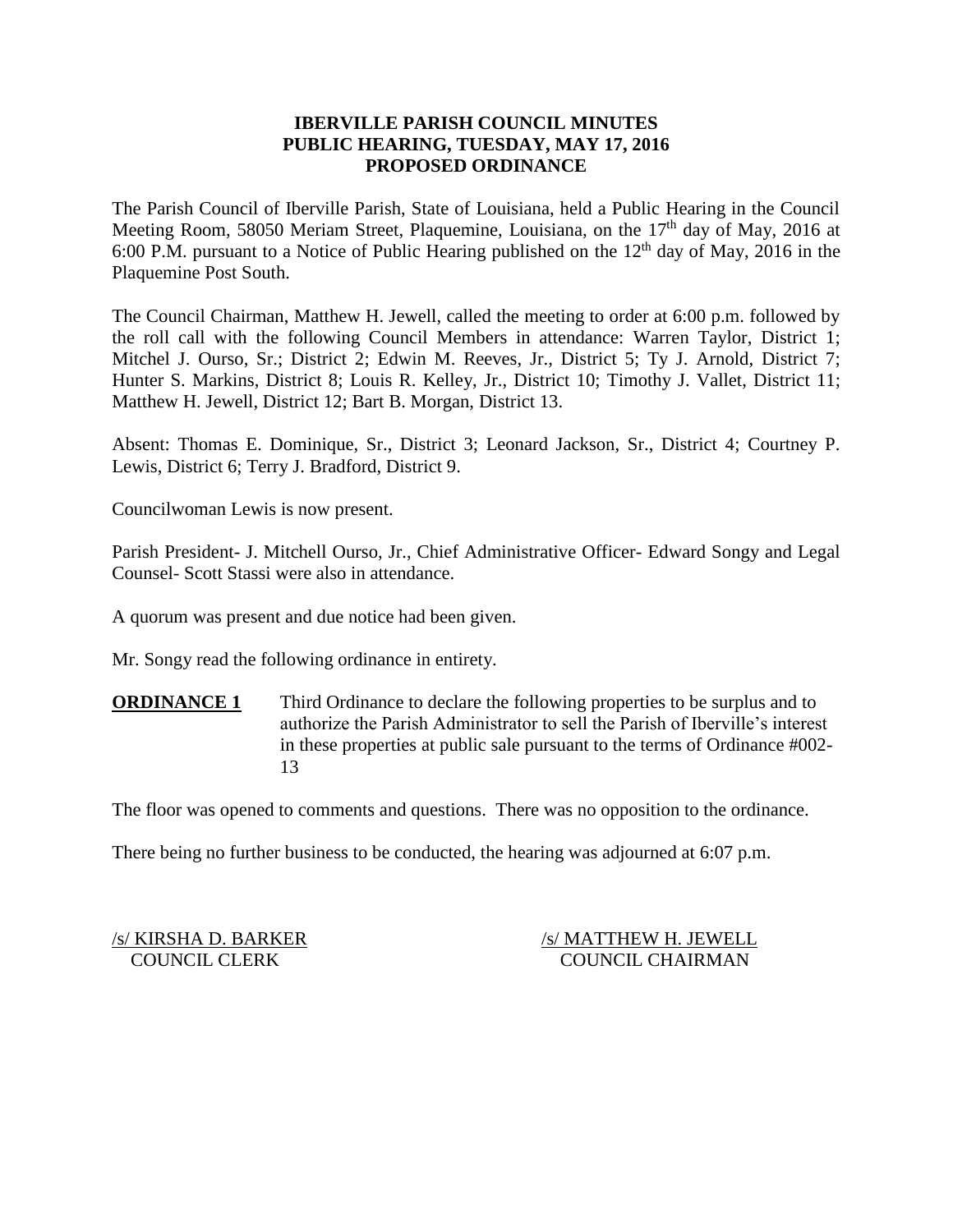### **IBERVILLE PARISH COUNCIL MINUTES REGULAR MEETING, TUESDAY, MAY 17, 2016**

The Parish Council of Iberville Parish, State of Louisiana, met in Regular Session, in the Council Meeting Room, 2nd Floor, Courthouse Building, 58050 Meriam Street, Plaquemine, Louisiana, on the  $17<sup>th</sup>$  day of May, 2016.

The Council Chairman, Matthew H. Jewell, called the meeting to order at 6:30 p.m. followed by the roll call with the following Council Members in attendance: Warren Taylor, District 1; Mitchel J. Ourso, Sr.; District 2; Edwin M. Reeves, Jr., District 5; Courtney P. Lewis, District 6; Ty J. Arnold, District 7; Hunter S. Markins, District 8; Louis R. Kelley, Jr., District 10; Timothy J. Vallet, District 11; Matthew H. Jewell, District 12; Bart B. Morgan, District 13.

Absent: Thomas E. Dominique, Sr., District 3; Leonard Jackson, Sr., District 4; Terry J. Bradford, District 9.

Parish President- J. Mitchell Ourso, Jr., Chief Administrative Officer- Edward Songy and Legal Counsel- Scott Stassi were also in attendance.

A quorum was present and due notice had been published on the Parish website and in the official journal on the  $12<sup>th</sup>$  day of May, 2016. The Pledge of Allegiance followed.

A moment of silence was held for former Lt. Governor Robert "Bobby" Freeman.

Council Chairman Jewell called for anyone wanting to make public comments to register with the Clerk. No one registered to speak.

# PRESENTATIONS AND APPEARANCES

- A) Proclamation in honor of Library Director, Dannie Ball's Retirement
- This agenda item was moved to the next Council meeting.

#### APPROVAL OF MINUTES

Upon a motion by Councilman Reeves, and seconded by Councilman Taylor, it was moved to wave the reading of the minutes of April 19, 2016 and approve as written.

The motion having been duly submitted to a vote was duly adopted by the following yea and nay votes on roll call:

YEAS: Taylor, Ourso, Reeves, Lewis, Arnold, Markins, Kelley, Vallet, Morgan. NAYS: None. ABSTAIN: None. ABSENT: Dominique, Jackson, Bradford.

The motion was declared adopted by the Chairman.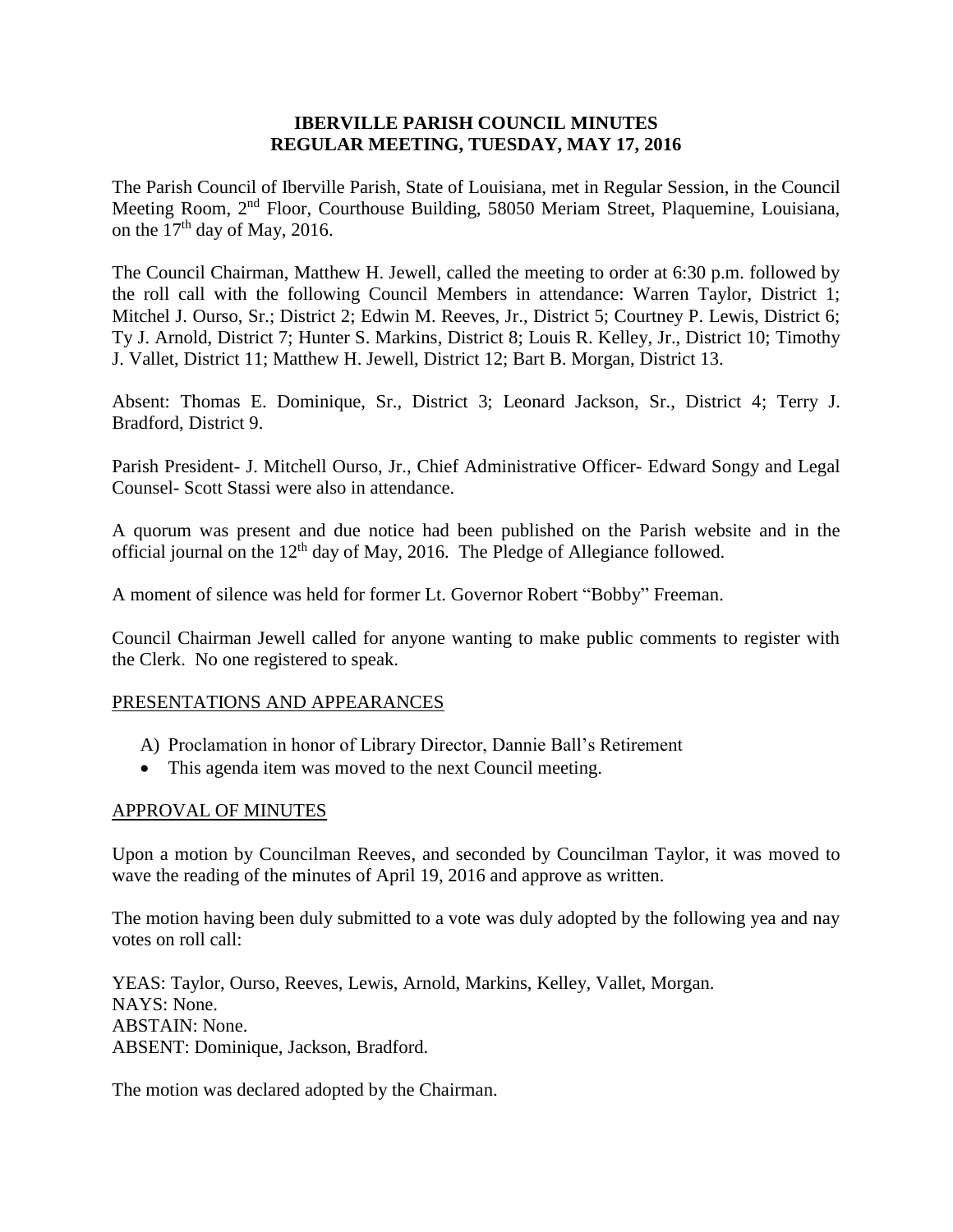## PRESIDENT'S REPORT

President Ourso reported on the following:

 Mammoet was awarded to move 26 vessels for the Shintech Ethane Cracker Project. President Ourso is requesting approval to sign an agreement to allow Mammoet to travel through the Parish.

# **MOTION TO APPROVE MAMMOET'S REQUEST FOR UTILIZATION OF C.M. "MIKE" ZITO MULTIPURPOSE CENTER SITE FOR OFFLOADING AND TRANSPORTATION OF VESSELS FOR DELIVERY TO SHINTECH SITE IN IBERVILLE PARISH ON LA. HIGHWAY 405 (RIVER ROAD)**

Parish President, J. Mitchell Ourso, Jr., explained to the Council the Shintech Expansion Project and Mammoet are requesting utilization of the C.M. "Mike" Zito site for transfer of large vessels from the coastal bridge site located on Hwy 3066 across from the C.M. "Mike" Zito Multipurpose Center site, including the temporary removal of fencing and construction of a road to transfer the vessels to C.M. "Mike" Zito Lane then to LA. Hwy 75 then through a sugarcane field to Derrick Road bridge and Derrick Road to the Shintech project site. The fencing will be closed each day by Mammoet. Mammoet has agreed to post a bond in a sufficient amount to cover any potential damages that may occur to Parish property, including Parish roadways and bridge.

Upon motion by Councilman Kelley and seconded by Councilwoman Lewis, the Parish Council approved a motion for the Parish President's request for Mammoet to utilize the C.M. "Mike" Zito site, Parish roads and Derrick Road bridge for transferring heavy vessels to the Shintech site in Iberville Parish by the following vote on roll call:

YEAS: Taylor, Ourso, Reeves, Lewis, Arnold, Markins, Kelley, Vallet, Morgan. NAYS: None. ABSTAIN: None. ABSENT: Dominique, Jackson, Bradford.

The motion was declared adopted by the Chairman on the  $17<sup>th</sup>$  day of May, 2016.

- Mr. Barend Schuring representing Mammoet, thanked the Council and the Parish President. Councilman Reeves asked what will be the proposed timeframe of this project, and Mr. Barend stated from August 2016 to January 2017.
- President Ourso stated the Parish received a letter from the Louisiana Department of Transportation and Development (DOTD).

# **MOTION TO AUTHORIZE PARISH PRESIDENT TO ENTER INTO COOPERATIVE ENDEAVOR AGREEMENT FOR TRANSFER OF LA. HWY. 3066 FROM INDIAN VILLAGE BRIDGE TO JACK MILLER'S LANDING**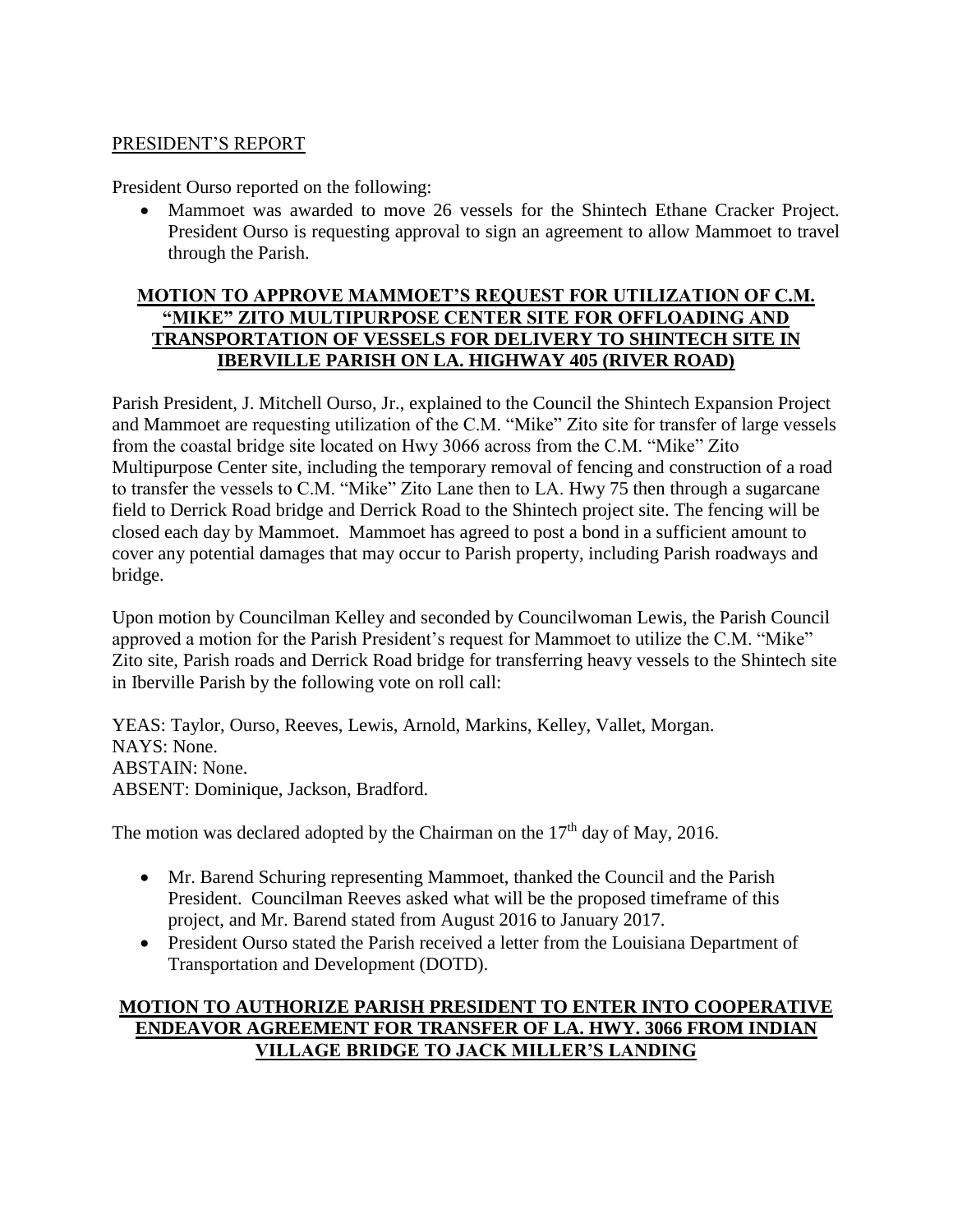President Ourso explained to the Council that LA DOTD representatives contacted him regarding Resolution No. 2012-031 which allowed for the potential transfer of a portion of La. Hwy. 3066 from the State of Louisiana. President Ourso stated that the DOTD staff advised that they were beginning with the survey of the roadway and preliminary design plans and the project may take up to five years to complete. President Ourso stated LA DOTD and the Parish would need to enter into a cooperative endeavor agreement for the project to proceed.

Upon motion by Councilman Vallet and seconded by Councilman Kelley, the Parish Council approved a motion to authorize the Parish President to enter into a cooperative endeavor agreement with LA DOTD for the future transfer of a portion of La. Hwy 3066 to the Parish Council. The motion was adopted by the following vote on roll call;

YEAS: Taylor, Ourso, Reeves, Lewis, Arnold, Markins, Kelley, Vallet, Morgan. NAYS: None. ABSTAIN: None. ABSENT: Dominique, Jackson, Bradford.

The motion was declared adopted by the Chairman on the  $17<sup>th</sup>$  day of May, 2016.

- President Ourso stated there is an upcoming road project from Popeye's on LA 1 to the red light on Hwy 69 in White Castle. The contractor has 75 days to complete the project and if it is not completed within the 75 day timeframe it will cost the contractor \$3,000 a day. The upper management of DOTD awarded this contractor the project. Vice Chairman Taylor asked if both sides of the highway will be worked on, and President Ourso stated yes.
- There will be an upcoming change on Evergreen Road when exiting from Axiall Corporation. There will no longer be the option of going across the highway and turning left towards White Castle. That intersection was studied and considered to be dangerous and therefore it will be removed. You will now have to turn right heading towards Plaquemine and then use the proposed turning lane to get to White Castle.
- President Ourso stated there was a very recent Louisiana Supreme Court decision rendered that could have a significant impact on sales and use tax collections from the petrochemical industries. The decision involves chemicals and additives used in the production of petrochemical products. As a result of this recent decision, local industries may request a tax refund from the Parish which would involve a very large amount of refunded taxes. We will closely monitor the progress of this recent legal decision through a rehearing request and on the legislative front.

# CHAMBER OF COMMERCE REPORT

Mr. Hank Grace was not present.

# FINANCIAL REPORT

Mr. Randall Dunn explained to the Council there are two ordinances being introduced tonight regarding the 2016 millage rates. He asks that the Council please consider setting the public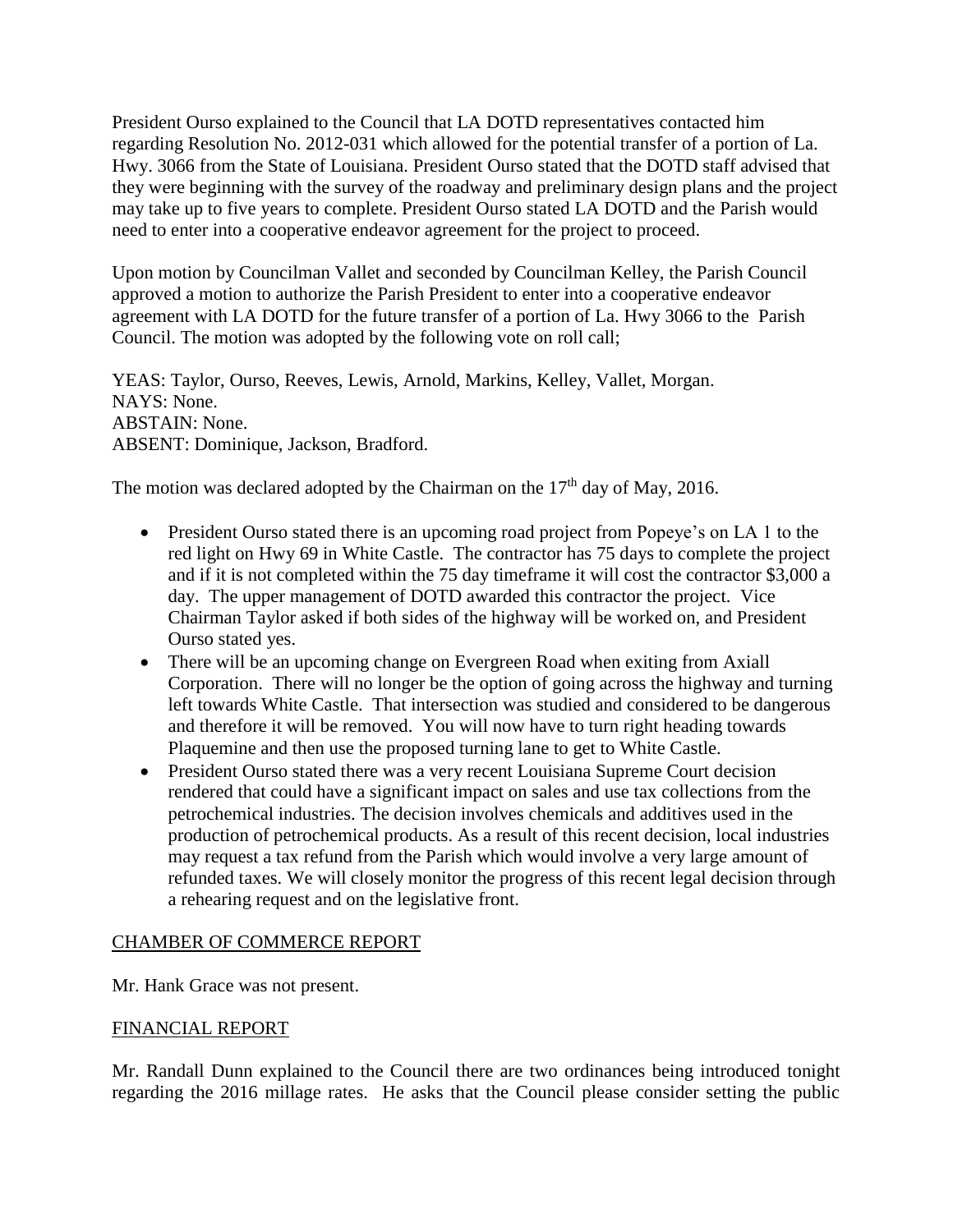hearing for these ordinances to July 19, 2016 in order to meet the publication requirements set by Article 7, Section 23(C) of the Louisiana Constitution and R.S. 47:17059(B). He stated the new Council members are welcome to contact him with questions regarding these ordinances. There were no questions on the financial statements.

### OLD BUSINESS

## **ORDINANCE IPC# 008-16**

## **THIRD ORDINANCE TO DECLARE THE FOLLOWING PROPERTIES TO BE SURPLUS AND TO AUTHORIZE THE PARISH ADMINISTRATOR TO SELL THE PARISH OF IBERVILLE'S INTEREST IN THESE PROPERTIES AT PUBLIC SALE PURSUANT TO THE TERMS OF ORDINANCE # 002-13**

WHEREAS the Parish of Iberville has a tax interest in the properties described below which have been adjudicated for non-payment of property taxes.

WHEREAS the properties described below are not needed for public purposes and should be declared surplus and sold at public sale pursuant to the terms of Ordinance #002-13 and the Iberville Parish Adjudicated Properties Program administered by the Parish Administrator.

WHEREAS the following properties have been adjudicated to the Iberville Parish Council for non-payment of taxes and remain in tax adjudicated status:

| <b>LAST KNOWN</b> | <b>PROPERTY</b> | <b>BRIEF PROPERTY DESCRIPTION</b>             | <b>Parcel ID</b> |
|-------------------|-----------------|-----------------------------------------------|------------------|
| <b>OWNER</b>      | <b>ADDRESS</b>  |                                               |                  |
| Adams, Annette    |                 | LOT FR SONIAT, R MORALELS, SEC.18, T10SR13E   | 8101344729       |
| Alleman,          | 58435           | LOT 5 BLK.7 BIG JIM SUB., FR ANTHONY ST., N85 | 300463191        |
| Michael A.        | Anthony St.     | LOT 4 BLK. 7 FR. ANTHONY ST., SEC. 14,        |                  |
|                   |                 | T9SR12E. 54.4' X 85' ///CB 557 E 59           |                  |
| Anderson, Kem     |                 | LOTS W/2 18 & 19 DUPONT ADDN, FR S SIDE       | 210256670        |
|                   |                 | HAASE ST., SEC. 15, T9SR12E. 45'X109'         |                  |
| Askins, Samuel    | 57992 Belair    | LOT BELAIR SUB FR BELAIR ST E ARNOLD N        | 200320450        |
|                   | St.             | CANAL STRIP W JONES SEC18&19T9SR12E           |                  |
|                   |                 | 64X124 ///CB 554 E 54                         |                  |
| <b>Bama Fuel</b>  |                 | LOTS 52 & 53 HENRY WILBERT SUB. FRT.          | 8401362396       |
| Corporation       |                 | GRANADA CUT OFF ROAD.                         |                  |
| Barthel, James L. |                 | LOT ON HWY. 18.125'                           | 8401362406       |
| Jr. & Others      |                 |                                               |                  |
| Barthel, Joseph   |                 | LOT ON HWY, 18.125'                           | 8401362407       |
|                   |                 |                                               |                  |
| Battiste, Martin  | 23535 Union     | LOT FR UNION ST, S NEUBIG, N NEUBIG, REAR     | 8301358006       |
|                   | St.             | PLYMOUTH ROCK BAPT. CHURCH. 25' X 62 1/2'     |                  |
|                   |                 | M/L                                           |                  |
| Brown, Ethelyn    | 58425 Hiriart   | LOT IN HIRAIRT QUARTER FR HIRAIRT ST, W A     | 300469730        |
|                   | St.             | LANE, E HARRIS ET AL S MICHEL, ET AL. SEC 14  |                  |
|                   |                 | T9SR12E 34'X63' ///CB 514 E 18                |                  |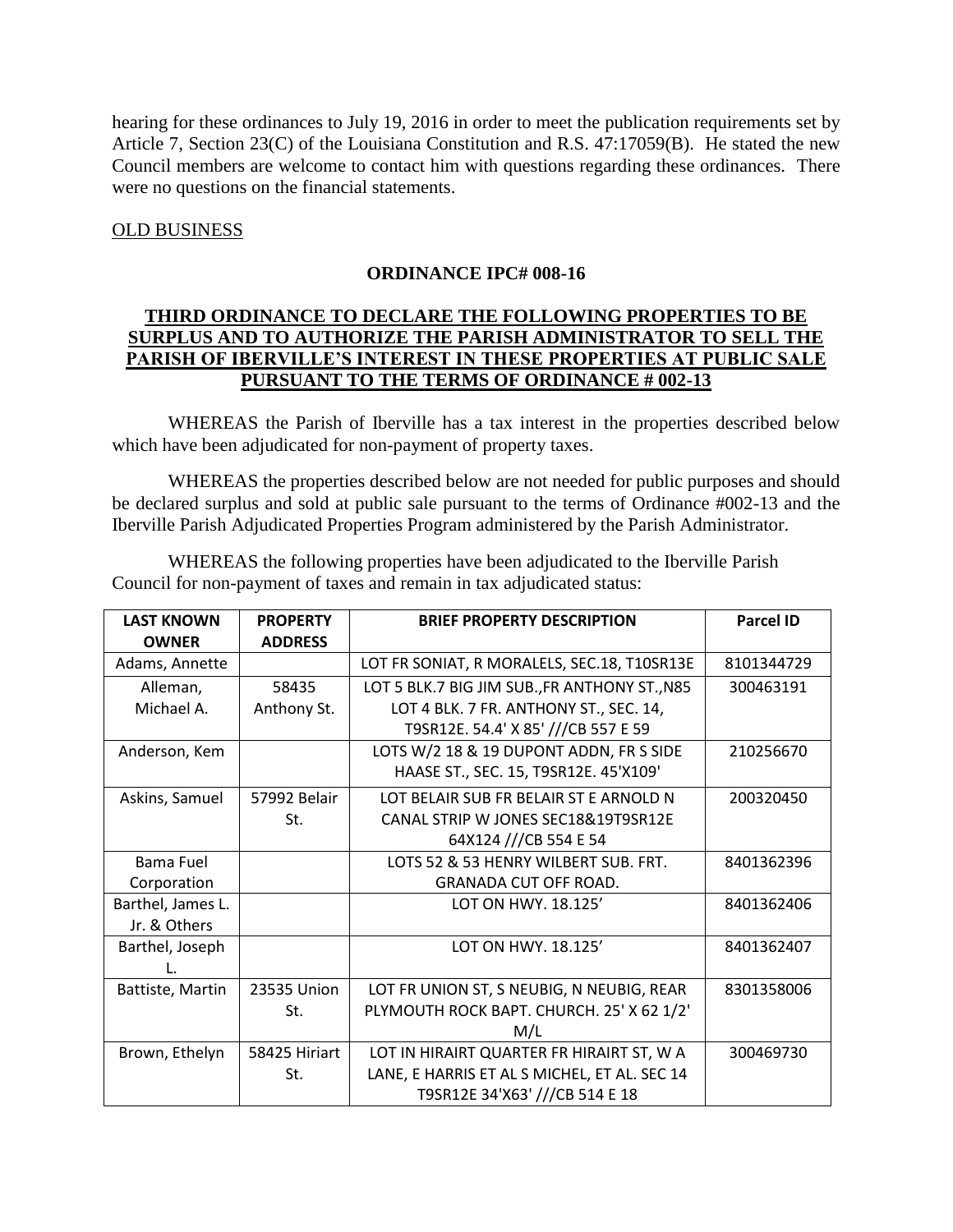| Brown, Louisa         | 5655          | LOT TAYLORVILLE, E DELAUNE, W SONIAT           | 510637600  |
|-----------------------|---------------|------------------------------------------------|------------|
|                       | Monroe Ln.    |                                                |            |
| Clark, Abraham        | 5494 Morris   | LOT CARVILLE, IN ISLAND CUT OFF ONE SIDE       | 510639100  |
| Jr.                   | St.           | GARNET HENDERSON, OTHER SIDE DAVIS, R          |            |
|                       |               | RICHARD. SEC.83, T9SR1E ///CB 157 E 77         |            |
| Crenshaw, C.W.        | Jake Ln       | LOTS 2 & 3 FR JAKE LANE, SEC. 21, T9SR1E PLAT  | 410547950  |
|                       |               | COLEMAN SUB 50' X 178' EA. ///CB 222 E 70      |            |
| Davis, Hall           | 58788 Allen   | LOT 27 SQ. 6 DUPONT ANNEX SEC. 15, T9SR12E.    | 210187750  |
|                       | St.           | ///CB 176 E 436                                |            |
| Dill, Anna Laura      |               | LOT ON HWY, 18.125'                            | 8401362408 |
| Β.                    |               |                                                |            |
| Dixon, Stella         |               | LOT FR N ISLAND CUT OFF RD E LODGE S           | 510641375  |
|                       |               | RHODES W 6' ALLEY RD &                         |            |
|                       |               | WILLIAMS.90'X185'(LESS PT SOLD) ///CB 454 E    |            |
|                       |               | 93                                             |            |
| Edwards, Jennie       | 32845 Lee St. | LOT 5 SQ B PLAN 44 LOTS W. C. 50' X 138' SEC.  | 110014700  |
|                       |               | 18, T10SR13E ///CB 85 E 239                    |            |
| <b>EEX Operating,</b> |               | NW/4 of NE/4 & NE/4 of Sec. 27, T12SR13E (80   | 810344732  |
| <b>LP</b>             |               | ACS.) (Parcel 810344732)                       |            |
| <b>EEX Operating,</b> |               | DWYER PROP - CERTAIN TR OR PARCEL ON           | 8801376531 |
| LP                    |               | RIGHT DESCENDING BK BAYOU PLAQ., FR            |            |
|                       |               | BAYOU ONE ARPENT & 128 ABV GUILLAUME ST.       |            |
|                       |               | LAMB & BELOWE WASHINGTON JONES, SEC. 34,       |            |
|                       |               | T9SR10E. (56 ACS) ELEVEN EASTERNMOST ACS       |            |
|                       |               | LOT 2 SEC. 15, T9SR10E. (11 ACS)               |            |
| <b>EEX Operating,</b> |               | ACRES - 3.25 UPPER 1/2 TR E MEDORA SUB, PRT    | 8601367609 |
| LP                    |               | IN PAR IBER & EXTENDS PAR. W.B.R., S PUB. RD., |            |
|                       |               | UPPER SIDE LOT F PROP. COLBERT, LOWER SIDE     |            |
|                       |               | THOMPSON, R BAYOU BOURBEAUX. (LESS PT          |            |
|                       |               | SOLD IN WBR)                                   |            |
| <b>EEX Operating,</b> |               | T9SR12E & T9SR13E - S.E.L.D. TR OF ABRAHAM     | 8201352209 |
| LP                    |               | KENNY & MARIA KOWAN, LOT PT PLEASANT ON        |            |
|                       |               | RIGH BANK OF MISS RIVER, ABV RICHARD           |            |
|                       |               | BRADFORD & BEL SAUNDERS & ALEXANDER. TR        |            |
|                       |               | OR EST. OF THOMAS EVANS, LT RE'TOWN, N J.      |            |
|                       |               | SMITH, E ST., S DOAKES & W HURLEY              |            |
| Greif Industrail      | 3980 Hwy.     | ACRES - 2.25 PT. LOT 33 SURV ED GURRY SEC.     | 510641760  |
| Packaging &           | 30            | 31, T9SR1E, N LA 30, W GRIEF BROW., E          |            |
| Services, LLC         |               | CHAMPION CHEM., S REGENT CHEM. 2.30 ACS        |            |
|                       |               | 190' X 527'                                    |            |
| Hamilton,             | 59023         | LOT 36-B RE-SUB KINGS PLACE SUB FR KINGS       | 210214900  |
| Russell J. &          | Martin        | BLVD. S VENDOR 60'X60.75'X120'X112.19' ///CB   |            |
| Helen                 | Luther King   | 350 E 104                                      |            |
|                       | Blvd.         |                                                |            |
| Hankston,             | 23735 Callais | S PRT LOT 30 SQ 3 GILL'S MAP, FR FOURTH ST.,   | 300491650  |
| Joseph Jr             | St.           | SEC. 14, T9SR12E. ///CB 554 E 65               |            |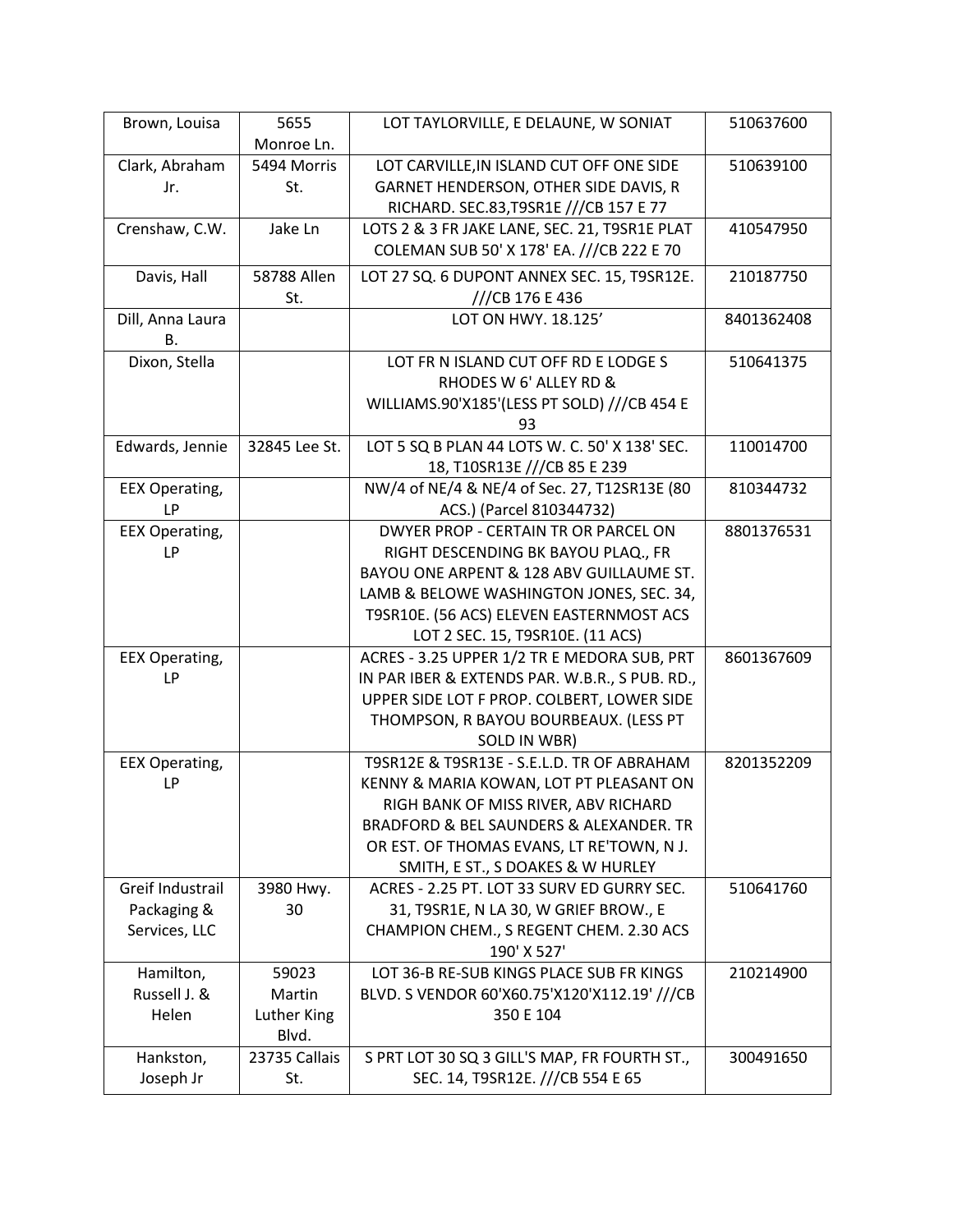| Harrison,                  |                           | LOT BELAIR SUB. N ST., E GRANIER, S EMANUEL     | 8201352203  |
|----------------------------|---------------------------|-------------------------------------------------|-------------|
| Matthew                    |                           | & BEAN, W ROSS, SECS. 22, 23, 24 & 25,          |             |
|                            |                           | T9SR12E.                                        |             |
| Harrison,                  |                           | LOT ON S SIDE OF BAYOU GOULA E ROAD, S          | 8101344727  |
| Matthew                    |                           | DOUGLAS, W BELLEU. (48' X 180') SEC. 79,        |             |
|                            |                           | T10SR12E                                        |             |
| Houston,                   | 23959                     | LOT 8 SQ A PLAN CARDINAL & PANEPINTO            | 210225700   |
| Rachael B.                 | Harmason St.              | SEC.15, T9SR12E ///CB 83 E 76                   |             |
| Jarvis, Eugene Jr.         |                           | LOT DORSEYVILLE, FRT. BRUSLY LACROIX RD., N     | 8101344708  |
|                            |                           | SMITH, W BATTISTE, R HAMPTON. (175' x 110')     |             |
|                            |                           | LOT BAYOU GOULA, FRT. HEBERT ST., E             |             |
|                            |                           | WOODSONS N RICHARDSON, W VENDOR. (43' X         |             |
|                            |                           | 235') PT. LOT 4 FR. BREAUX ST., UPPER SIDE      |             |
|                            |                           | NORMAN, TOWARDS WOODS MARTIN, R OR N            |             |
|                            |                           | MURRELL, 49' FRT. NW PORT LOT 49 PLAN           |             |
|                            |                           | DORSEYVILL RT'X73'. CB 433 E 62                 |             |
| Lewis, Alfred &            | 24131 Dunn                | LOT 3 PLAN EST. COLE IN FORT SEC.15, T9SR12E    | 210243559   |
| Cheryl                     | St.                       | ///CB 520 E 23                                  |             |
| Lewis, Augustine           | Smith St.                 | LOT 11 PART. SMITH PROP, FR UNNAMED ST.,        | 8501364339  |
| Smith                      |                           | 45'91" FRT & REAR                               |             |
| Mazone, William            |                           | LOT 39 S AUGUSTA FR MAPLE ST                    | 720825400   |
| J.                         |                           |                                                 |             |
| Passantino,                | 57838 Canal               | LOT FORTVILLE, PART LOT 28, FR CANAL ST, E &    | 210265111   |
| Prentiss &                 | St.                       | N GRACE 30'X100' SEC 15, T9SR12E ///CB 538 E    |             |
| Others                     |                           | 80                                              |             |
| Pugh, John                 | 25201                     | LOT PATUREAUVILLE, FR PATUREAU ST., N           | 801001900   |
|                            | Patureau Ln.              | SKIDMORE, E PATUREAU LAND CO. 50' X 79' SEC     |             |
|                            |                           | 89T9SR12E ///CB 16                              |             |
| Reed, Rev E.D.B.           |                           | LOT FR OR N NAT'S ALLEY, S HIRSCH, E BREAUX,    | 8301358010  |
|                            |                           | W WILBUR, SEC. 14, T9SR12E. 28' FR ///CB 553 E  |             |
|                            |                           | 289                                             |             |
| Spriggs, Henry Jr          | West St.                  | LOT 14-C UPPER 1/2 LOT 14 FR OR E 30' RD, N LOT | 0600718590C |
|                            |                           | 15, S REM LOT 14 RESUB INTO LOTS 14-A, 14-B,    |             |
|                            |                           | 14-C, 14-D & 14-E. ///CB 537 E 178              |             |
| Stafford, Chase            |                           | LOTS 28 & 29 SQ. 8 DUPONTS ANNEX, SEC. 15,      | 8211349572  |
| Ε.                         |                           | T9SR12E. ///CB 545 E 310                        |             |
| Sterling, Henry            | 58755 Iron                | LOT 29 PLAN 37 LOTS OF HARGROVE, SEC. 15,       | 210284291   |
|                            | Farm Rd.                  | T9SR12E. (77' X 129.49') ///CB 551 E 110        |             |
| Sumly, Isaac Jr.           |                           | LOT 3 PLAN PART. LOT FR ISLAND CUT OFF RD.      | 510659210   |
|                            |                           | 25X185                                          |             |
| Taylor, Josie              |                           | W/2 (E/2) LOT 35 SQ. 6 DUPONT ANNEX, FR         | 210210500   |
|                            |                           | ALLEN ST. SEC. 15, T9SR12E///CB 292 E 30        |             |
|                            |                           | OT 16 SQ. 2 DUPONT ANNEX, FR VESSEL AVE.        | 210287100   |
| Thomas, Rose               | 58531 Capt.<br>T T Harris | SEC.15, T9SR12E ///CB 356 E 70                  |             |
|                            |                           | LOT FREETOWN, W WILLIAMS, E CARVILLE, N         | 510661551   |
| Valentine,<br>Sidonia B. & |                           | LANE, SEC. 83, T9SR1E.                          |             |
|                            |                           |                                                 |             |
| Harris                     |                           |                                                 |             |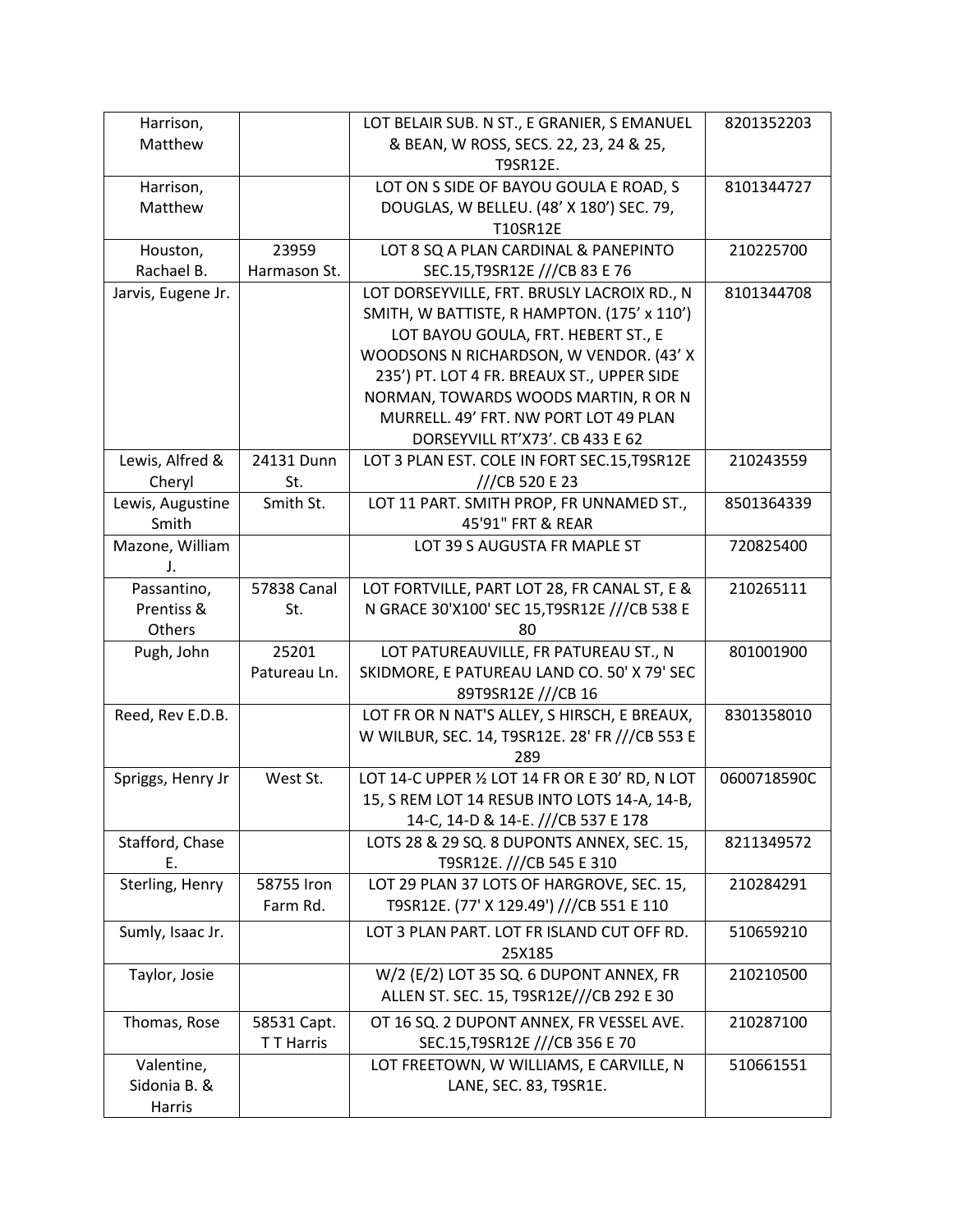| Young, Peggy &  | 25135 Folse | LOT 6 BLK. B BRUCEVILLE ADDITION TO           | 801028152 |
|-----------------|-------------|-----------------------------------------------|-----------|
|                 |             |                                               |           |
| <b>Others</b>   | St.         | CRESCENT, FR SECOND ST., W KEARNEY ST., E     |           |
|                 |             | LOT 7, REAR LOT 5. 40' X 100' ///CB 553 E 118 |           |
|                 |             |                                               |           |
| Zanders, Joseph | 22950 Guy   | LOT FR SHORT ST N & W GAGLIANO S DUPONT       | 610712400 |
|                 |             |                                               |           |
| Sr.             | St.         | SUB 32' X 120' ///CB 532 E 143                |           |
|                 |             |                                               |           |

BE IT ORDAINED that the properties described above are not needed for public purposes, are declared to be surplus and should be returned to commerce.

BE IT FURTHER ORDAINED that the properties described above shall be sold at public sale in accordance with the terms of Ordinance # 002-13 and the Iberville Parish Adjudicated Properties Program as administered by the Parish Administrator.

BE IT FURTHER ORDAINED that the Parish Administrator shall in accordance with the terms of Ordinance #002-13 set the minimum bid price for each property, set the date of the public sale, authorize the necessary pre-sale expenditures through a third party administrator regarding title work, legal notices, advertisements and affidavits, designate an auctioneer and ensure that all acts of sale are acceptable in form and substance.

BE IT FURTHER ORDAINED that all ordinances or resolutions or parts thereof in conflict herewith are hereby repealed.

BE IT FURTHER ORDAINED should any part of this ordinance be declared null, void, invalid, illegal or unconstitutional, the remainder of the said ordinance shall remain in full force and effect.

This ordinance shall become effective on this the  $17<sup>th</sup>$  day of May, 2016.

The foregoing ordinance, which was previously introduced at a regular meeting of the Parish Council on the 19<sup>th</sup> day of April, 2016, and a summary thereof having been published in the official journal, the public hearing on this ordinance held on the  $17<sup>th</sup>$  day of May, 2016, at 6:00 p.m., in the Council Meeting Room, 58050 Meriam Street, Plaquemine, Louisiana, was brought up for final passage with a motion by Councilman Arnold, and seconded by Councilman Kelley, having been duly submitted to a vote, the ordinance was duly adopted by the following yea and nay vote on roll call:

YEAS: Taylor, Ourso, Reeves, Lewis, Arnold, Markins, Kelley, Vallet, Morgan. NAYS: None. ABSTAIN: None. ABSENT: Dominique, Jackson, Bradford.

The ordinance was declared adopted by the Chairman on the  $17<sup>th</sup>$  day of May, 2016.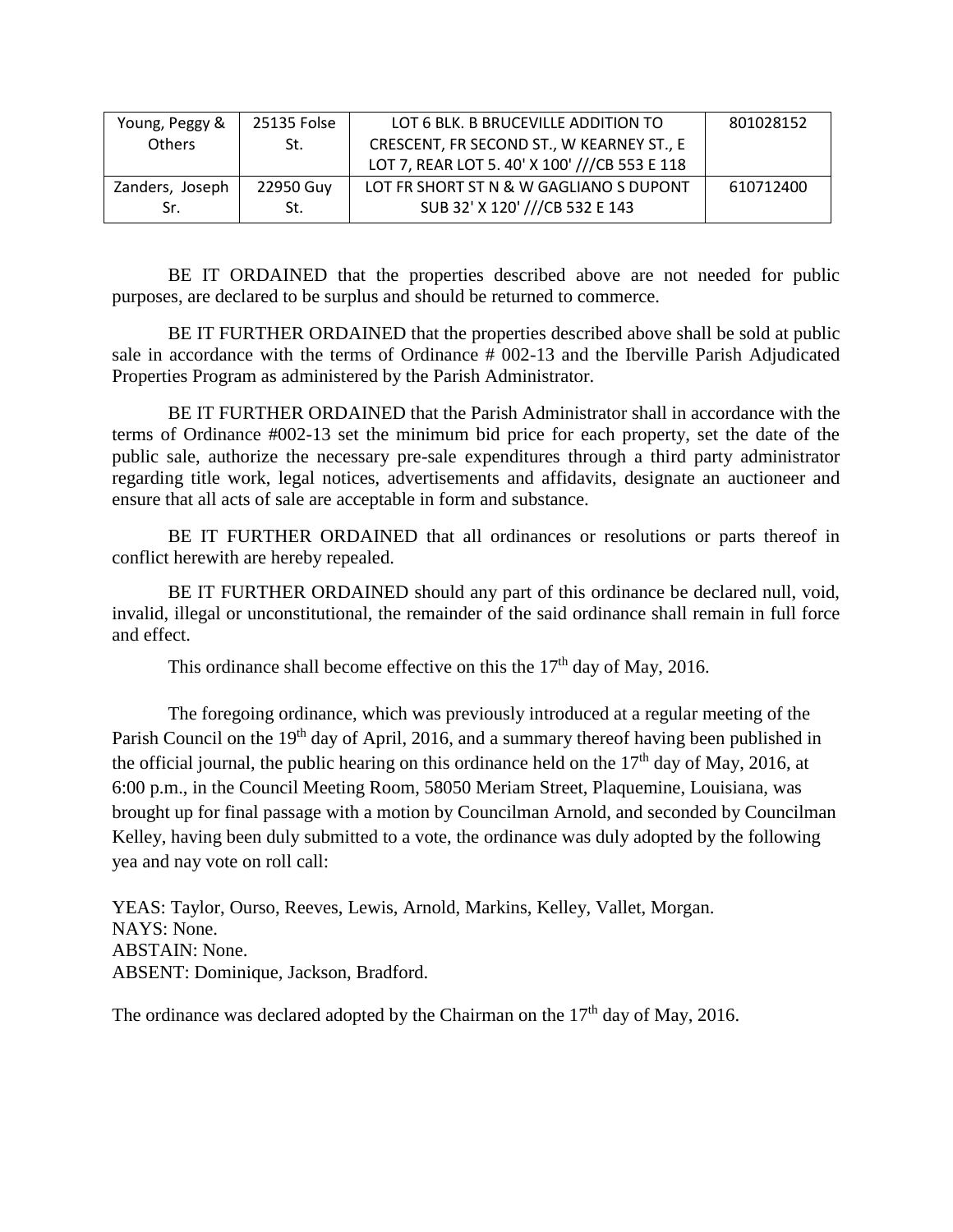#### NEW BUSINESS

#### A) Introduction of Ordinances

Mr. Songy introduced the following ordinances:

1) Ordinance to merge precincts and consolidate precinct polling places in Iberville Parish in accordance with Louisiana Revised Statute 18:532 and 18:533

Upon a motion by Councilman Taylor, seconded by Councilman Vallet, it was moved that a public hearing be held on Tuesday, June 21, 2016 at 6:00 p.m. on the introduced ordinance.

The motion having been duly submitted to a vote, was duly adopted by the following yea and nay votes on roll call:

YEAS: Taylor, Ourso, Reeves, Lewis, Arnold, Markins, Kelley, Vallet, Morgan. NAYS: None. ABSTAIN: None. ABSENT: Dominique, Jackson, Bradford.

The motion was declared adopted by the Chairman on the  $17<sup>th</sup>$  day of May, 2016.

- 2) Ordinance to adopt the adjusted and renewed millage rates for the tax year 2016
- 3) Ordinance to adopt the Iberville Parish adjusted millage rates and roll forward the millages not to exceed the maximum authorized millage for the tax year 2016

Upon a motion by Councilman Taylor, seconded by Councilman Vallet, it was moved that a public hearing be held on Tuesday, July 19, 2016 at 6:00 p.m. on the introduced ordinances due to the millage publication requirements.

The motion having been duly submitted to a vote, was duly adopted by the following yea and nay votes on roll call:

YEAS: Taylor, Ourso, Reeves, Lewis, Arnold, Markins, Kelley, Vallet, Morgan. NAYS: None. ABSTAIN: None. ABSENT: Dominique, Jackson, Bradford.

The motion was declared adopted by the Chairman on the  $17<sup>th</sup>$  day of May, 2016.

#### RESOLUTION COMMITTEE REPORT

The Resolution Committee met on Tuesday, May 17, 2016 at 6:08 p.m., followed by the roll call with the following Resolution Committee Members only in attendance: Reeves, Vallet, Lewis, Arnold, Kelley, Markins, Morgan.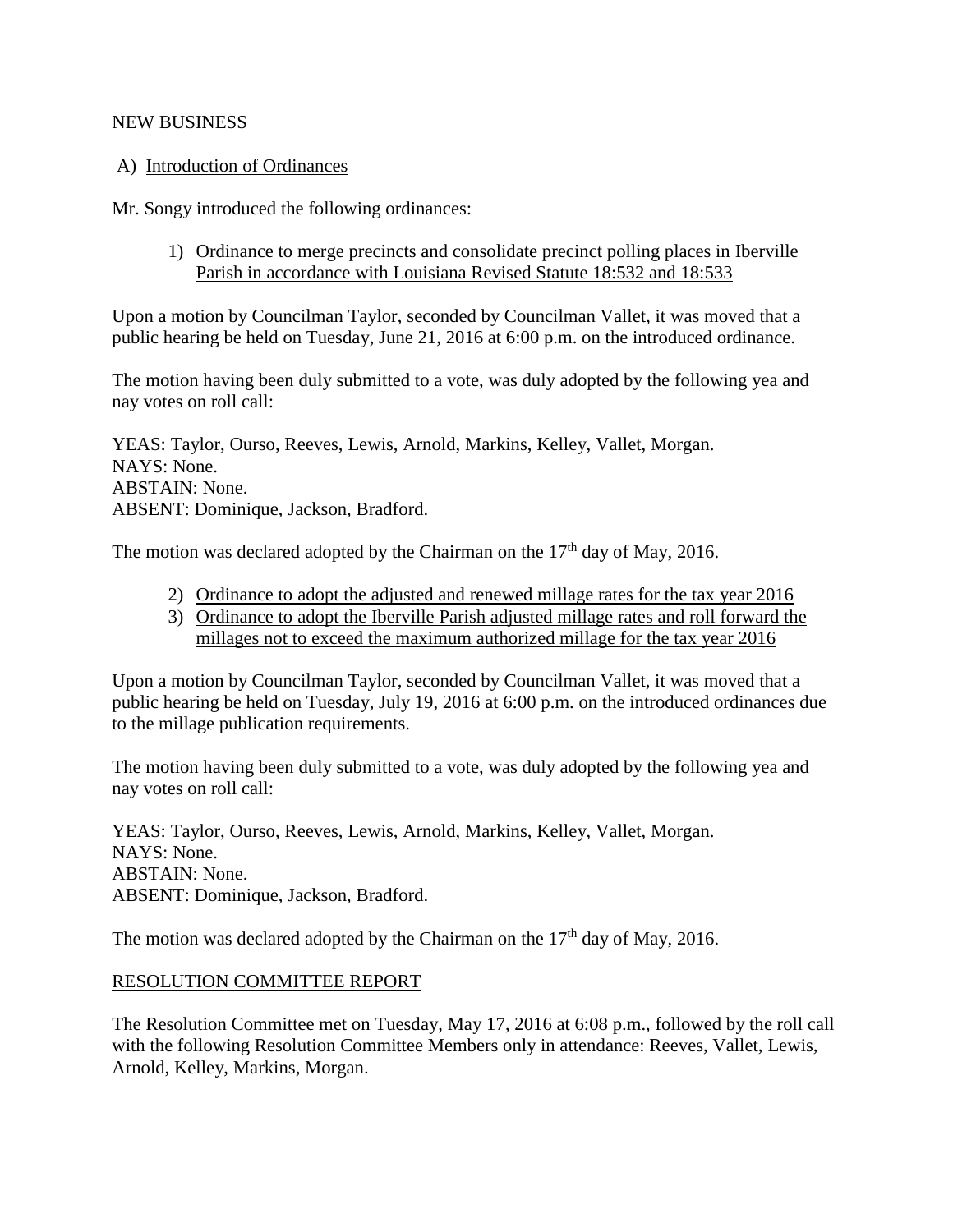Absent: Jackson, Dominique.

The following resolution was read aloud by Mr. Songy:

## A) Resolution to authorize Parish President to submit an application under the Community Water Enrichment Fund (CWEF)

Councilman Vallet made a recommendation to forward the resolution to the regular meeting, seconded by Councilman Kelley. The recommendation having been duly submitted to a vote was duly adopted by the following yea and nay votes on roll call by Resolution Committee Members only:

YEAS: Reeves, Vallet, Lewis, Arnold, Kelley, Markins, Morgan. NAYS: None. ABSTAIN: None. ABSENT: Jackson, Dominique.

The recommendation was declared adopted by the Chairman to forward this item to the regular meeting.

During the Regular Meeting:

#### **RESOLUTION IPC# 2016-006**

#### **RESOLUTION TO AUTHORIZE PARISH PRESIDENT TO SUBMIT AN APPLICATION UNDER THE COMMUNITY WATER ENRICHMENT FUND (CWEF)**

The following resolution was introduced by Councilman Reeves, and seconded by Councilman Kelley.

WHEREAS, the Iberville Parish Council has been informed by the State of Louisiana, Division of Administration, that under the Community Water Enrichment Fund (CWEF), which was authorized in the 2008 Regular Legislative Session under House Bill 926 (Act 513), provided funds for local governments to utilize for rehabilitation, improvement, and construction projects for community water systems to provide safe and clean drinking water; and,

WHEREAS, each Parish has been authorized approximately \$125,240.00 to be distributed, as a result of competitive applications, to selected communities within each Parish; and,

WHEREAS, the deadline for submission of applications under the CWEF program is June 9, 2016; and,

WHEREAS, the Iberville Parish Council believes this program presents an excellent opportunity to secure funding for needed water system improvements.